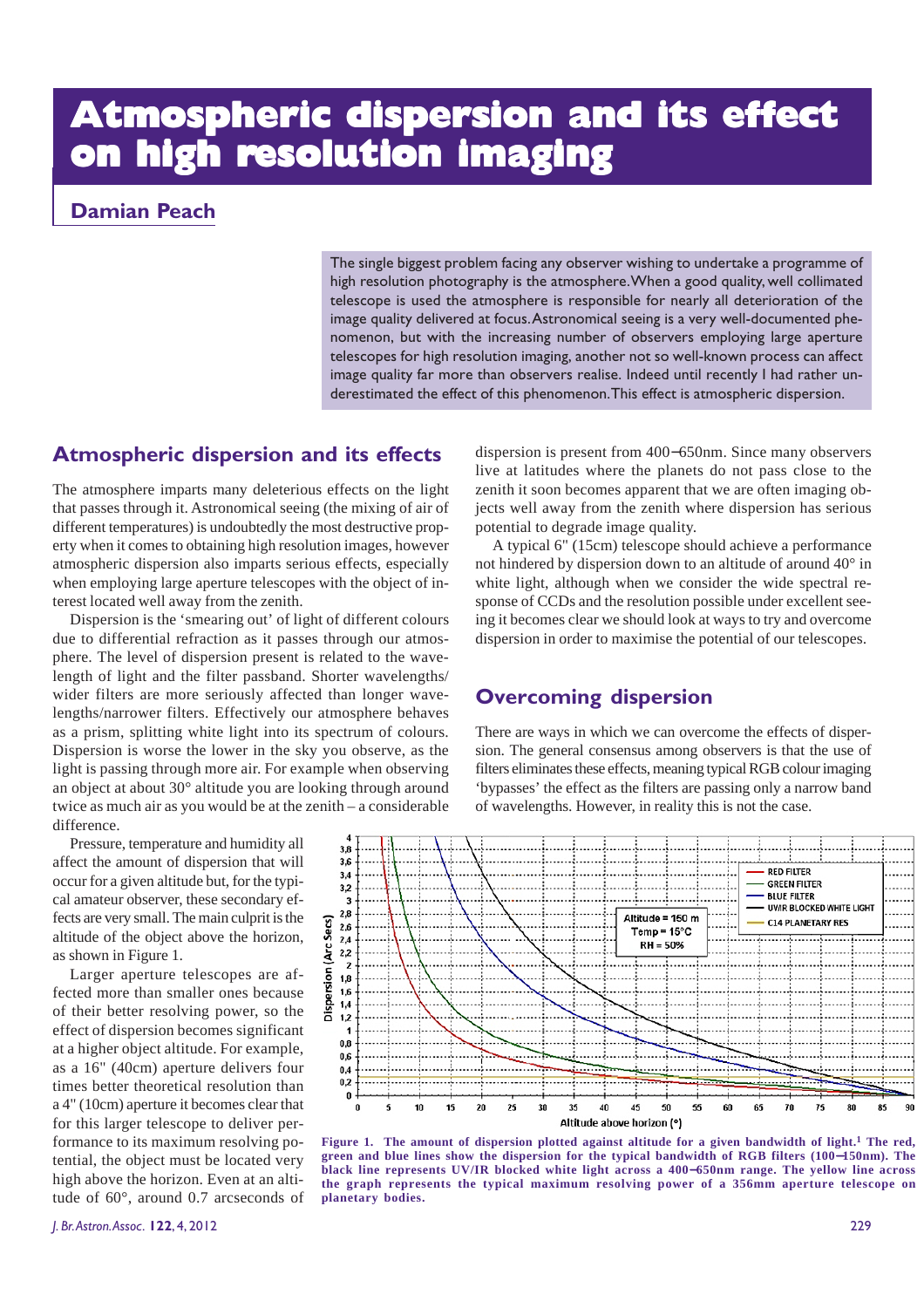#### *Peach: Atmospheric dispersion and its effect on high resolution imaging*

As discussed above the amount of dispersion is dependent on the bandwidth used. Typical RGB filters cover around 100− 150nm in bandwidth and a red filter of 100nm bandwidth will be less affected by dispersion than a blue filter of the same bandwidth. Dispersion does have less effect for filtered light compared to unfiltered light as shown in Figure 1. This figure also shows that white light is quite seriously affected by dispersion. For example, if we say the typical highest resolution attained on a planetary target by a 36cm telescope is around 0.25 arcseconds (which in practice is about right from my own imagery), then we can conclude that for a 36cm aperture, to maintain 0.25" resolution unaffected by dispersion, with different filters the altitude of the object above the horizon must be greater than the following:

| UV/IR blocked white light: | $77^\circ$   |
|----------------------------|--------------|
| Astronomik blue filter:    | $72^{\circ}$ |
| Astronomik green filter:   | $52^\circ$   |
| Astronomik red filter:     | $42^\circ$   |

It is therefore apparent that dispersion can play a major role in the attempt to obtain high resolution imagery of the planets even when using filters. From typical northern European latitudes the planets only rarely attain an altitude of 60° and, for much of the time, we must work at altitudes much lower than this. Therefore while filters can provide some relief from the effects of dispersion they certainly do not cure the problem. We must turn to another device for this purpose.

#### **Dispersion correctors**

Basic correctors that reduce the smearing effects of dispersion have been employed by visual planetary observers for many years.2 The 19th century astronomer George Airy employed a set of wedge prisms to correct for the effects of dispersion during his observations. In use a prism was orientated so that its dispersion was opposite to that produced by Earth's atmosphere.

Depending upon the altitude of the object more than one prism would be required to exactly nullify dispersion, but it is possible to use two wedge prisms that rotate with respect to one other to provide an adjustable corrector for almost any altitude. This is known as a Risley prism. This type of system is ideal for the observer as it offers an easily adjustable system without the need for multiple single prisms.

Single wedge prism correctors are typically specified as 2° or 4° prisms which will nullify dispersion in unfiltered light for a given



**Figure 2. How a wedge prism works to correct light affected by dispersion. This diagram illustrates a Risley prism arrangement.**



**Figure 3. The two primary dispersion correctors available in recent times: Astro Systems Holland's adjustable corrector and Adirondack's PADC corrector. The PADC is no longer made, however the ASH corrector is still available at the time of writing.**

altitude. For example a 2° prism will nullify dispersion across the visible spectrum at 65° altitude, while a 4° prism will work at 35° altitude. Adirondack Astronomy in the USA manufactured a set of such prisms which they marketed as Prismatic Atmospheric Dispersion Correctors4 (PADCs) which could either be used alone or as a pair for adjustable correction. Sadly these have since been discontinued.

Fortunately, fully adjustable dispersion correctors are now available with a prism pair incorporated into a single convenient unit. Astro Systems Holland (ASH) manufactures such a device which is available to amateurs.3 This unit is ideally suited to the task of high resolution imaging as it offers easily adjustable correction via a pair of prisms with levers extending out of the device barrel for quick and easy adjustment.

Typical prices for such correctors are not especially cheap coming in at around the £250 mark for the adjustable ASH corrector. Single prism correctors are less expensive, however I know of no current source for them.

#### **Dispersion correctors in practice – are they worth it?**

In theory a corrector sounds as if it should be an essential piece of equipment for the serious planetary observer, but what about in practice under the night sky? My own experience so far is an extremely positive one – so much so it has prompted me to compile this article. I began with an Adirondack 2° single prism which I still have. During the 2011 apparition of Saturn this device enabled me to obtain a notably higher level of image quality despite the mediocre altitude of the planet at just 37° at maximum. It enabled me to

use unfiltered light to obtain sharp images, something which would have been impossible without the corrector in place at such an altitude. Even red light images showed a notable increase in sharpness. These positive results prompted me to obtain a fully adjustable dispersion corrector identical to the one detailed earlier.

One tricky problem faced by users of such a device is keeping the corrector aligned properly rotationally with regard to the direction of the dispersion. For example a planet's position angle relative to the local horizon changes as it rises, culminates and sets. This means we must slowly adjust the corrector over time to keep it correctly aligned to counteract the direction of dispersion. This sounds complex but in practice is easily achieved if we know an object's position angle relative to the horizon in our field of view. In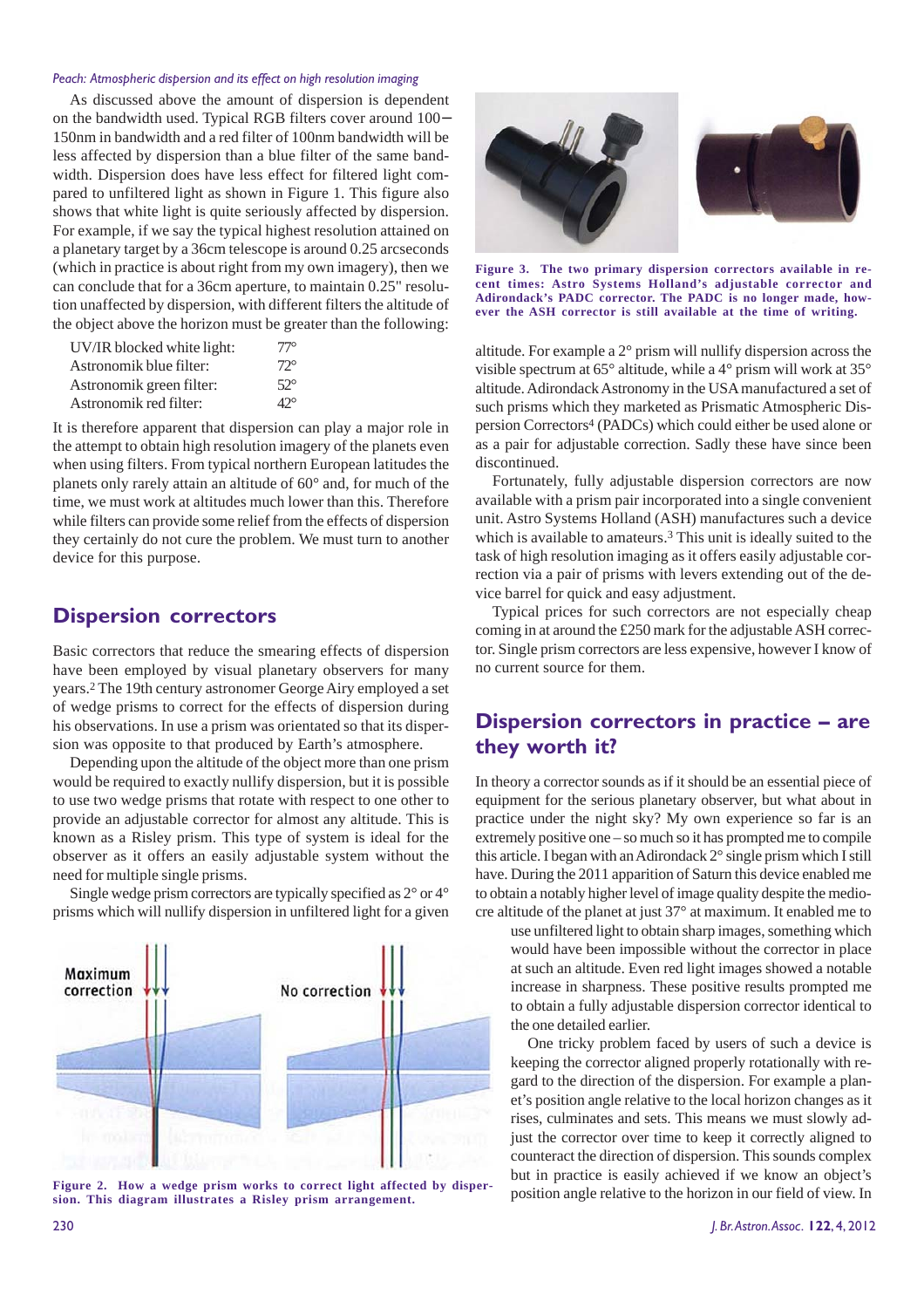*Peach: Atmospheric dispersion and its effect on high resolution imaging*

practice the corrector needs to be adjusted every 30−60 minutes to keep the orientation of the device optimal for dispersion correction.

In truth there is no simple answer to the question 'Are dispersion correctors worth acquiring?' It depends upon a number of factors. Those using smaller telescopes would not really see much benefit apart from times when the planets are very low in the sky. For those using large apertures a dispersion corrector would appear to be essential



**Figure 4. Uncorrected and corrected white light image comparison. These views of Saturn obtained with and without a dispersion corrector clearly reveal the smearing imparted by dispersion upon the uncorrected view.**

equipment when seeking to obtain the best possible image quality.

For those fortunate enough to be located within the tropics it is likely that only a small benefit would be realised since for most of the time the planets are high enough in the sky to be well away from the worst effects of dispersion.

Many observers employ colour cameras for a single shot colour image. These are especially vulnerable to the effects of dispersion, and the figures quoted for white light apply for the amount of dispersion for a given altitude. I would consider a corrector essential for anyone using a colour camera for planetary imaging purposes. Simply re-aligning the colour channels back into line to remove colour fringing does not remove all of the dispersion affecting the image.

#### **Conclusions**

For those located in the northern hemisphere the years ahead, while very favourable for Jupiter, are not so good for Mars and Saturn, both of which are sinking lower in our skies. Obtaining good quality images of these planets will become increasingly difficult. A dispersion corrector such as those discussed in this article would help greatly to improve both image quality for CCD users and the view in the eyepiece for those observing visually.

For the casual observer the expense of a dispersion corrector may seem rather steep, however for more serious observers it is a very worthwhile investment, especially those employing large aperture telescopes for high resolution imaging or using colour CCD cameras.

Dispersion has been a largely forgotten issue from an amateur standpoint in recent years, however the use of dispersion correctors is on the increase, and in the age of very high resolution imaging many now consider these devices an essential piece of equipment to help coax the best out of their telescopes.

**Address:** c/o British Astronomical Association, Burlington House, Piccadilly, London W1J 0DU. [dpeach\_78@yahoo.co.uk]

#### **References**

- 1 Prost J. P., 'Atmospheric dispersion', **http://www.astrosurf.com/ prostjp/Dispersion\_en.html**
- 2 Dall H. E., 'Atmospheric dispersion', *J. Brit. Astron. Assoc.,* **71**, 75−78 (1960 April)
- 3 Van Kranenburg A., 'The atmospheric dispersion corrector', **http:// tinyurl.com/cy7qbyw**
- 4 Dobbins T. A., 'AVA's Dispersion Corrector', *Sky&Tel*, 2005 June, 88−91

Radio Astronomy equipment supplies **Very Low Frequency Receiver** Dual-axis Magnetometer Data Logger and Controller Free Software for all platforms

www.ukraa.com

*Received 2011 May 02; accepted 2011 June 22*

Radio **stronom** 



246 High Street, Dorking, Surrey RH4 1QR Tel: 01306 640714 E-mail: mail@astronomia.co.uk www.astronomia.co.uk